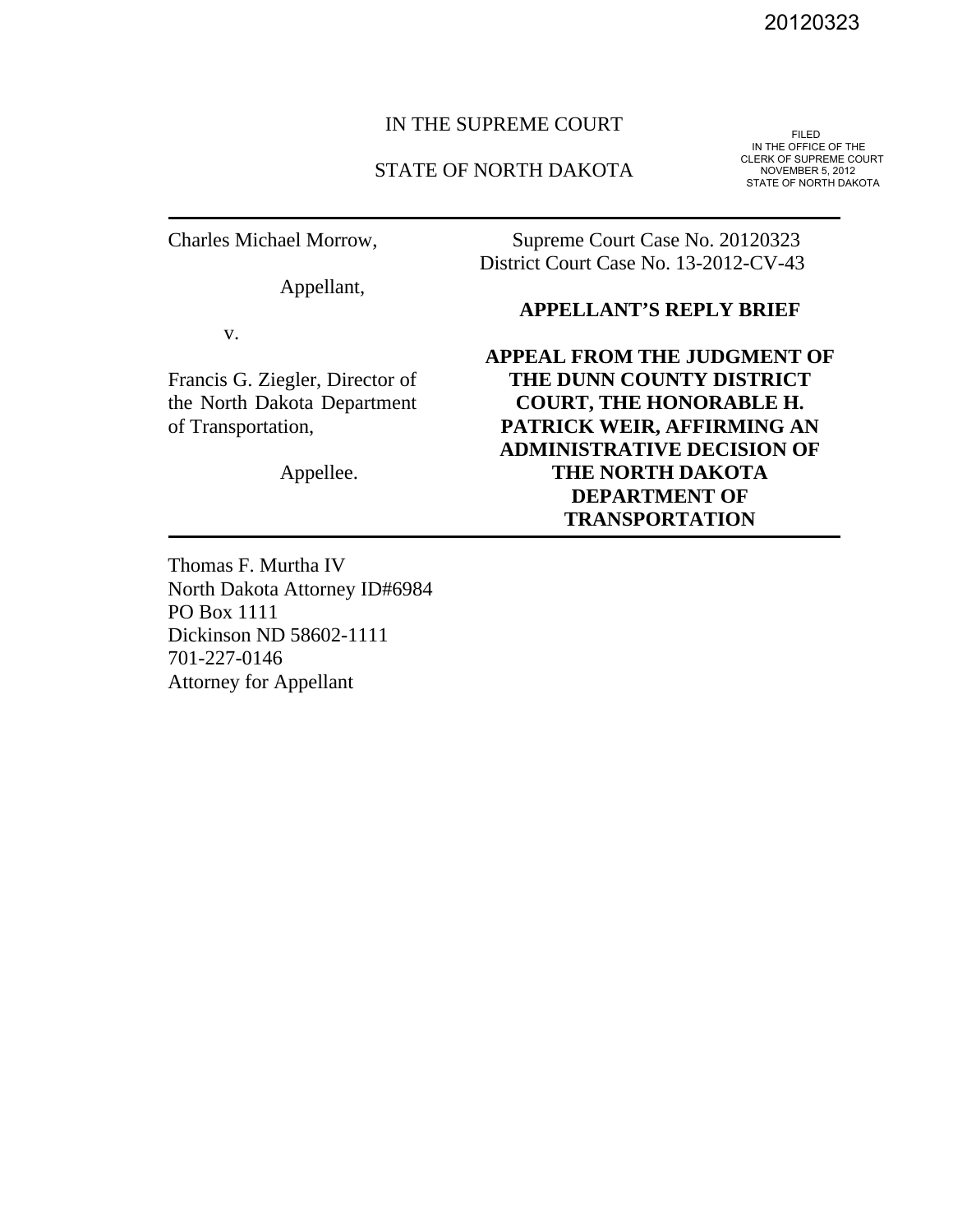# [¶1] **TABLE OF CONTENTS**

# *By paragraph*

TABLE OF AUTHORITIES .................................................................................... 2

ISSUES ADDRESSED IN REPLY BRIEF ............................................................. 3

I. Does the Report and Notice Form drafted by the North Dakota Department of Transportation comply with the requirements of N.D.C.C. § 39-20-03.2 and § 39-20-04?

II. Does N.D.C.C. § 39-20-03.2 permit the Report and Notice Form drafted by the North Dakota Department of Transportation to allow for conveyance by implication that the law enforcement officer formulated an opinion that a driver's body contained alcohol?

III. Is Mr. Morrow limited to a remedy to request that the North Dakota Department of Transportation amend its Report and Notice?

LAW AND ARGUMENT ........................................................................................ 4

I. The Report and Notice form drafted by the North Dakota Department of Transportation does not technically comply with the requirements of N.D.C.C. § 39-20-03.2 and § 39-20-04 because despite including a section called "Officer's Statement of Probable Cause" to be filled out by the law enforcement officer recording information reflecting the officer's observations the form does not include a section for the officer to state his opinion that the subject's body contained alcohol.

Analysis ......................................................................................................... 5

II. N.D.C.C. § 39-20-03.2 does not permit the Report and Notice Form drafted by the North Dakota Department of Transportation to allow for conveyance by implication that the law enforcement officer formulated an opinion that a driver's body contained alcohol.

Analysis ....................................................................................................... 12

III. Mr. Morrow is not limited to a remedy to request that the North Dakota Department of Transportation amend its Report and Notice form.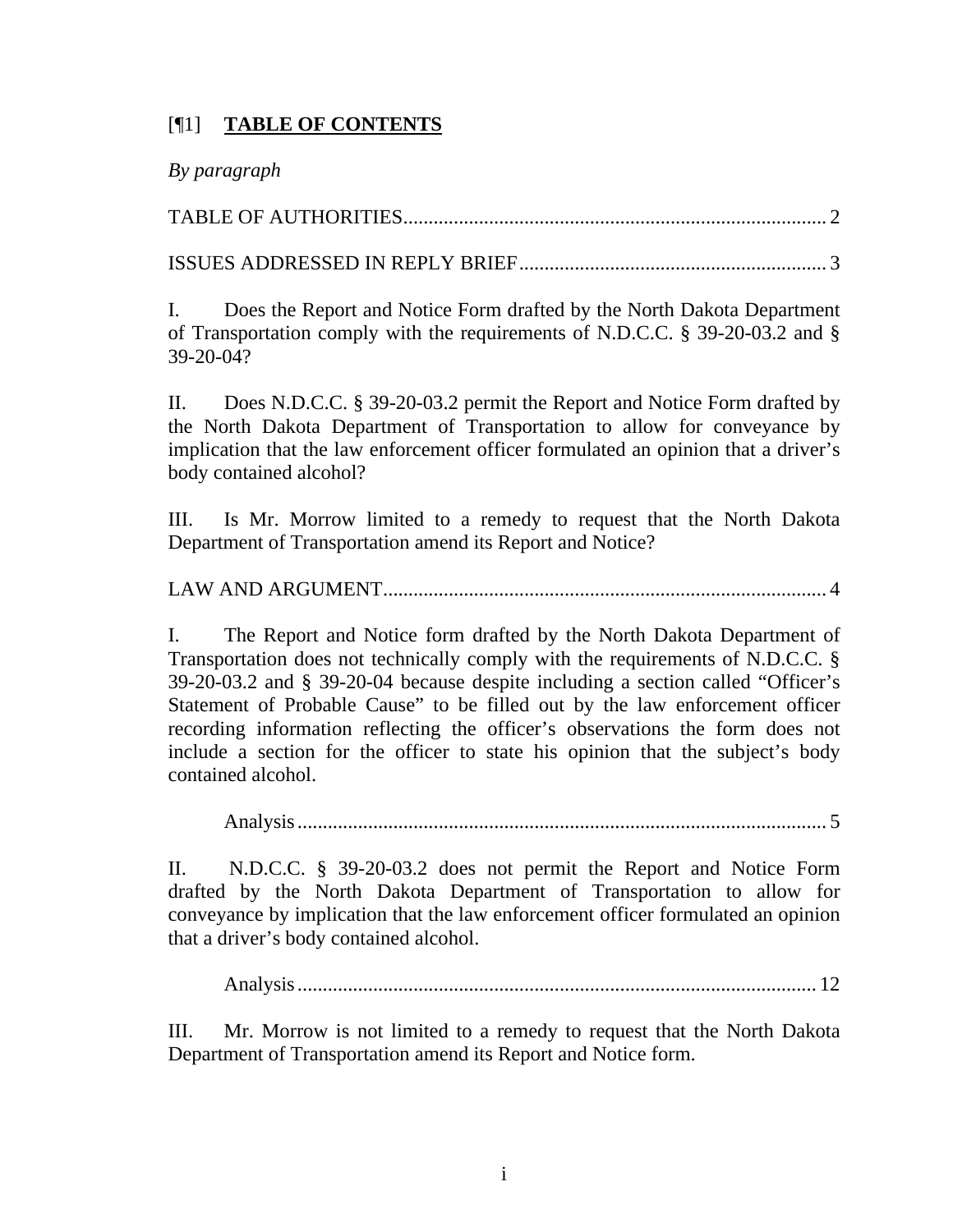| CONCLUSION |  |  |
|------------|--|--|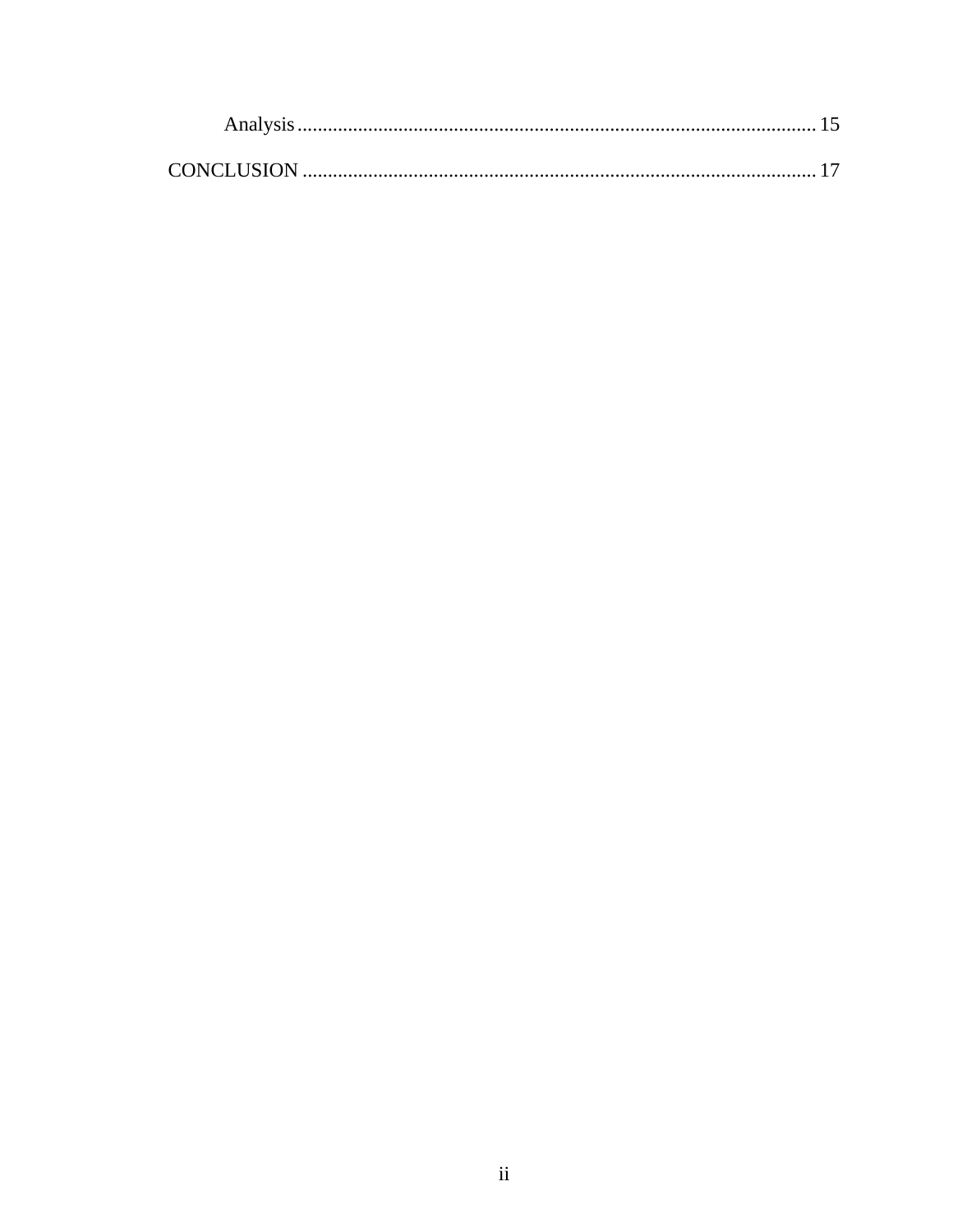# [¶2] **TABLE OF AUTHORITIES**

# **NORTH DAKOTA SUPREME COURT**

| Whitecalfe v. North Dakota Dept. of Transp., |  |  |  |
|----------------------------------------------|--|--|--|
| <b>NORTH DAKOTA CENTURY CODE</b>             |  |  |  |
|                                              |  |  |  |
|                                              |  |  |  |
|                                              |  |  |  |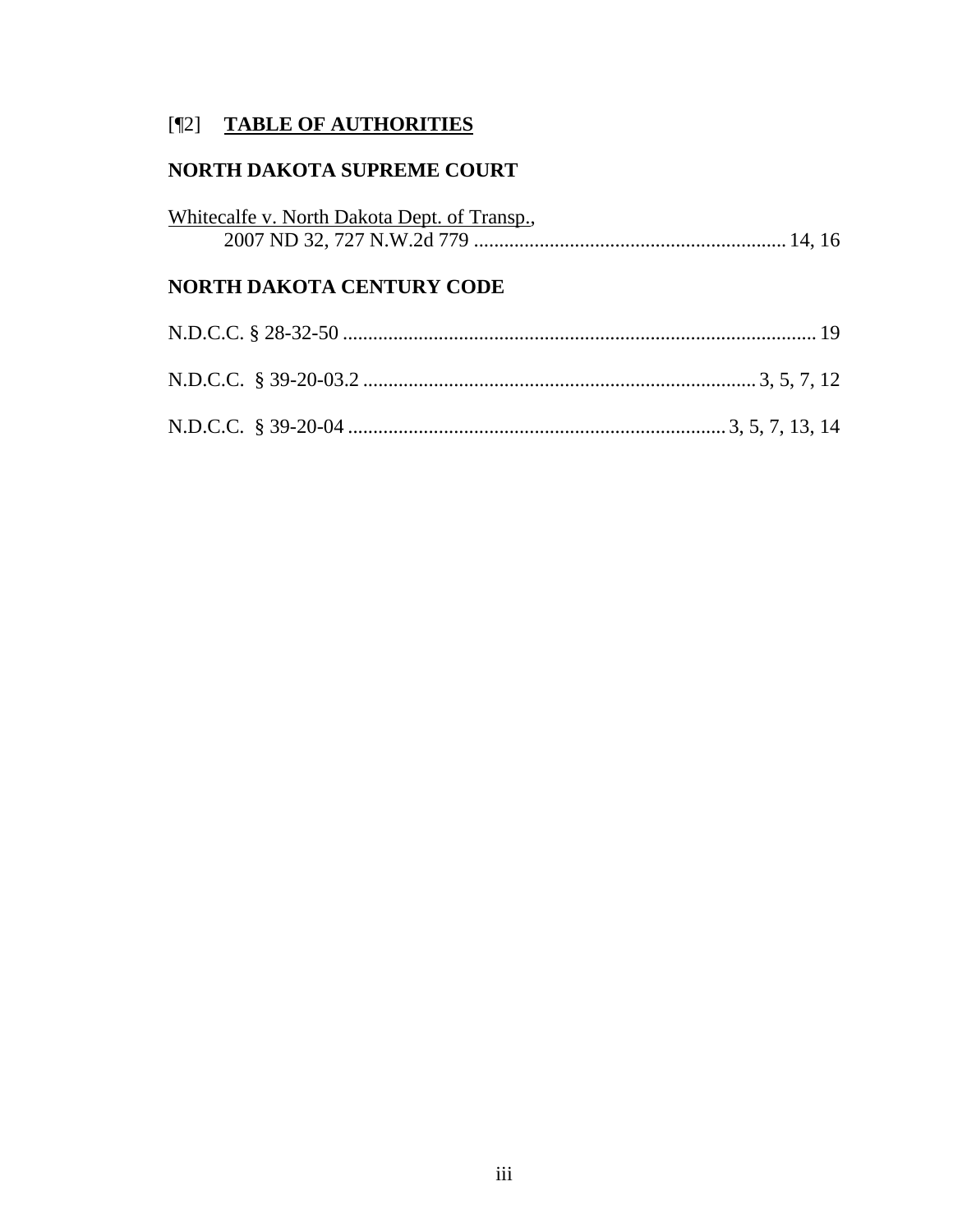### [¶3] **ISSUES ADDRESSED IN REPLY BRIEF**

**I. Does the Report and Notice Form drafted by the North Dakota Department of Transportation comply with the requirements of N.D.C.C. § 39-20-03.2 and § 39-20-04?** 

**II. Does N.D.C.C. § 39-20-03.2 permit the Report and Notice Form drafted by the North Dakota Department of Transportation to allow for conveyance by implication that the law enforcement officer formulated an opinion that a driver's body contained alcohol?** 

**III. Is Mr. Morrow limited to a remedy to request that the North Dakota Department of Transportation amend its Report and Notice?** 

# [¶4] **LAW AND ARGUMENT**

[¶5] **Analysis** 

**I. The Report and Notice form drafted by the North Dakota Department of Transportation does not technically comply with the requirements of N.D.C.C. § 39-20-03.2 and § 39-20-04 because despite including a section called "Officer's Statement of Probable Cause" to be filled out by the law enforcement officer recording information reflecting the officer's observations the form does not include a section for the officer to state his opinion that the subject's body contained alcohol.** 

[¶6] The North Dakota Department of Transportation's (Department's) argument appears to ignore the language and form of the Report and Notice. As can be seen on the Report and Notice form there is a section identified as "OFFICER'S STATEMENT OF PROBABLE CAUSE." In this section there are instructions that state "[c]heck appropriate boxes and explain." Under those instructions is a box with the language "Probable cause to arrest/lawfully detain." The officer in Mr. Morrow's case wrote "N/A" in this section.

[¶7] With regard to the Report and Notice form N.D.C.C. § 39-20-03.2.3 states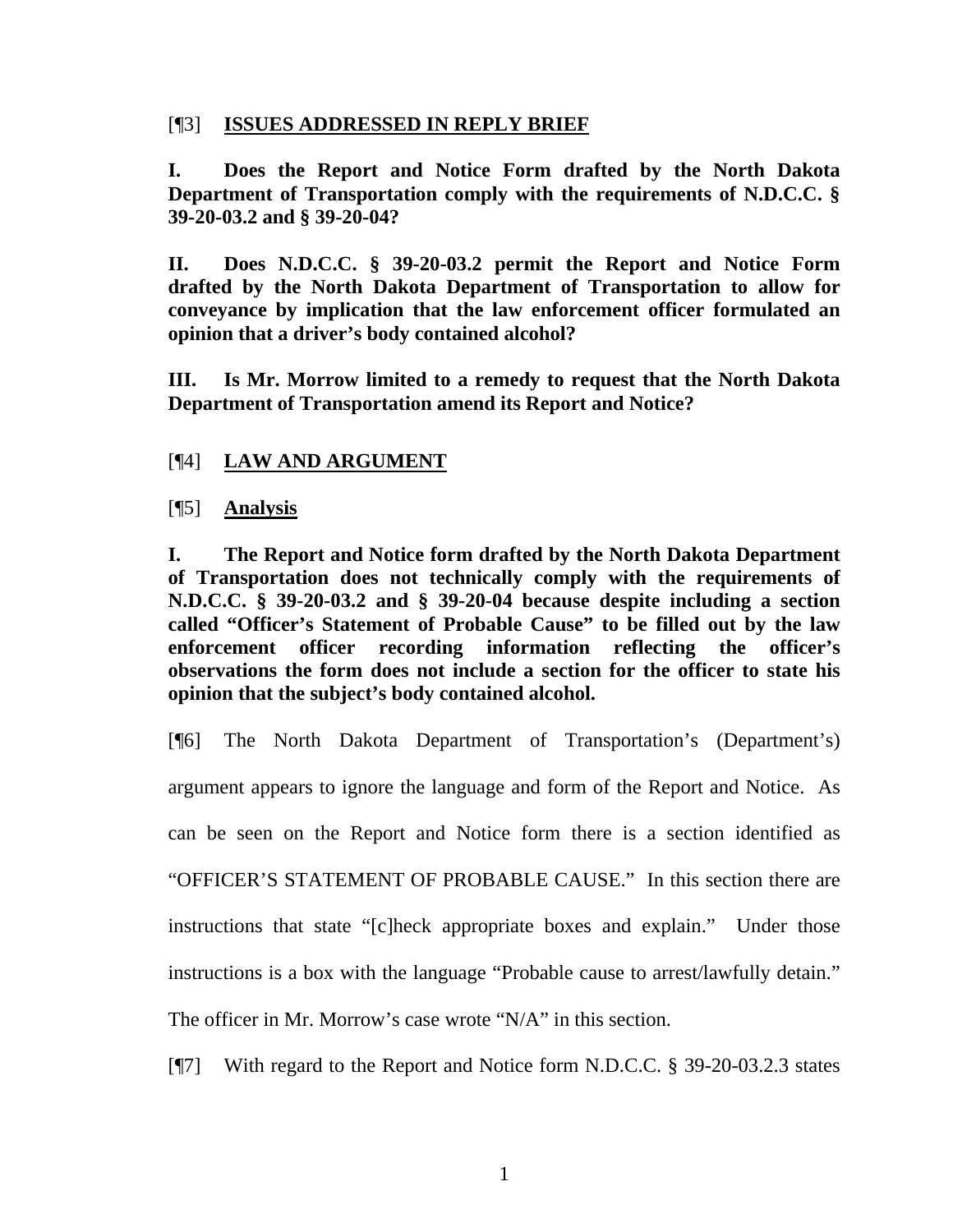specifically that "the report must include information as provided in section 39-20- 04" which in turn states that the report submitted to the director shows that the officer has formulated an opinion through his observations that the person's body contains alcohol. N.D.C.C. § 39-20-04(1).

[¶8] In fairness, the Report and Notice form currently in use by the Department appears to allow the officer to show he has formulated an opinion regarding alcohol in the body of the subject by using the probable cause to arrest/lawfully detain section to record his observations. Mr. Morrow is at a loss as to why the Department would argue otherwise or would ignore the language on the form it drafted.

[¶9] The Department's argument in this case also brings to light that the Report and Notice form currently in use does not have a section specifically stating that the officer has formulated an opinion that the person's body contains alcohol. Instead, the Report and Notice form provides a section for the officer to record his or her observations but again no section to record the officer's opinion.

[¶10] The Department points out in its brief on page 5 that the Hearing Officer determined that the Report and Notice form "does not call for the officer to document the evidence that the driver's body contains alcohol." Mr. Morrow argues that this position by the Hearing Officer is an error because the Report and Notice form does contain a section for the officer to document his observations. Mr. Morrow argues that the Hearing Officer should have found that the Report and Notice form does not call for the officer to document his opinion that the person's

2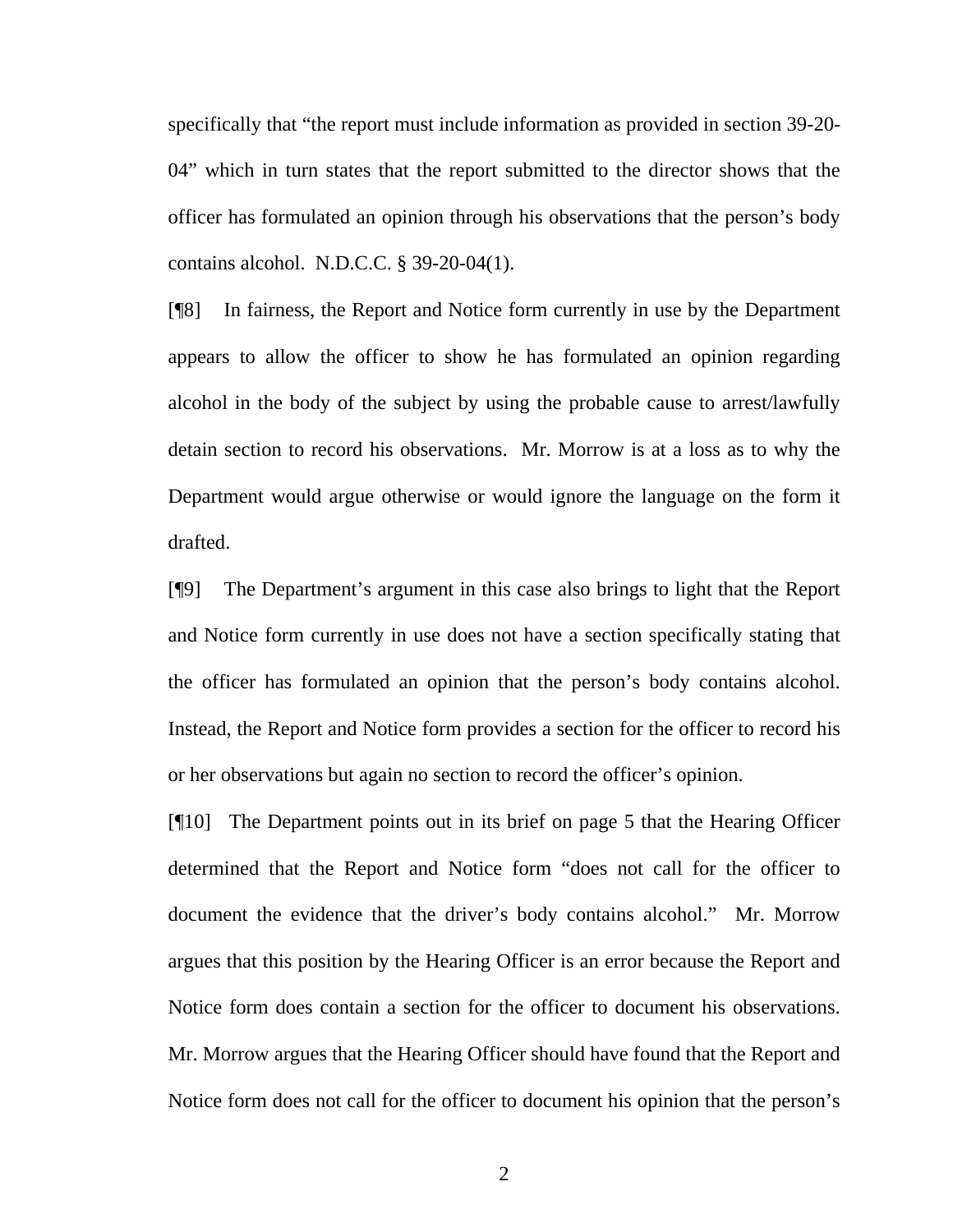body contains alcohol.

[¶11] The parties appear to agree that on its face the Report and Notice form that was used did not include observations nor did it include an opinion that Mr. Morrow's body contained alcohol. The Department should have noticed this error (no observations recorded and no opinion) when it first received the Report and Notice form from the officer and not revoked Mr. Morrow's driving privileges for one year.

#### [¶12] **Analysis**

# **II. N.D.C.C. § 39-20-03.2 does not permit the Report and Notice Form drafted by the North Dakota Department of Transportation to allow for conveyance by implication that the law enforcement officer formulated an opinion that a driver's body contained alcohol.**

[¶13] The Department argues that the act of certification that Mr. Morrow refused the onsite screening test conveyed by implication to the Department the opinion that Mr. Morrow's body contained alcohol and that this fulfills the requirements of N.D.C.C. 39-20-04(1). Appellee's Brief page 11. The Department cites no authority for its argument and Mr. Morrow is aware of none.

[¶14] Mr. Morrow argues that N.D.C.C. 39-20-04(1) does not allow the officer to convey by implication that a person's body contains alcohol but rather according to the language of N.D.C.C. 39-20-04(1) the officer must actually use the report to "show" that the officer through observations formulated an opinion that the person's body contains alcohol. See Whitecalfe v. North Dakota Dept. of Transp., 2007 ND 32 at ¶12, 727 N.W.2d 779 at 785 ("For the Department to have the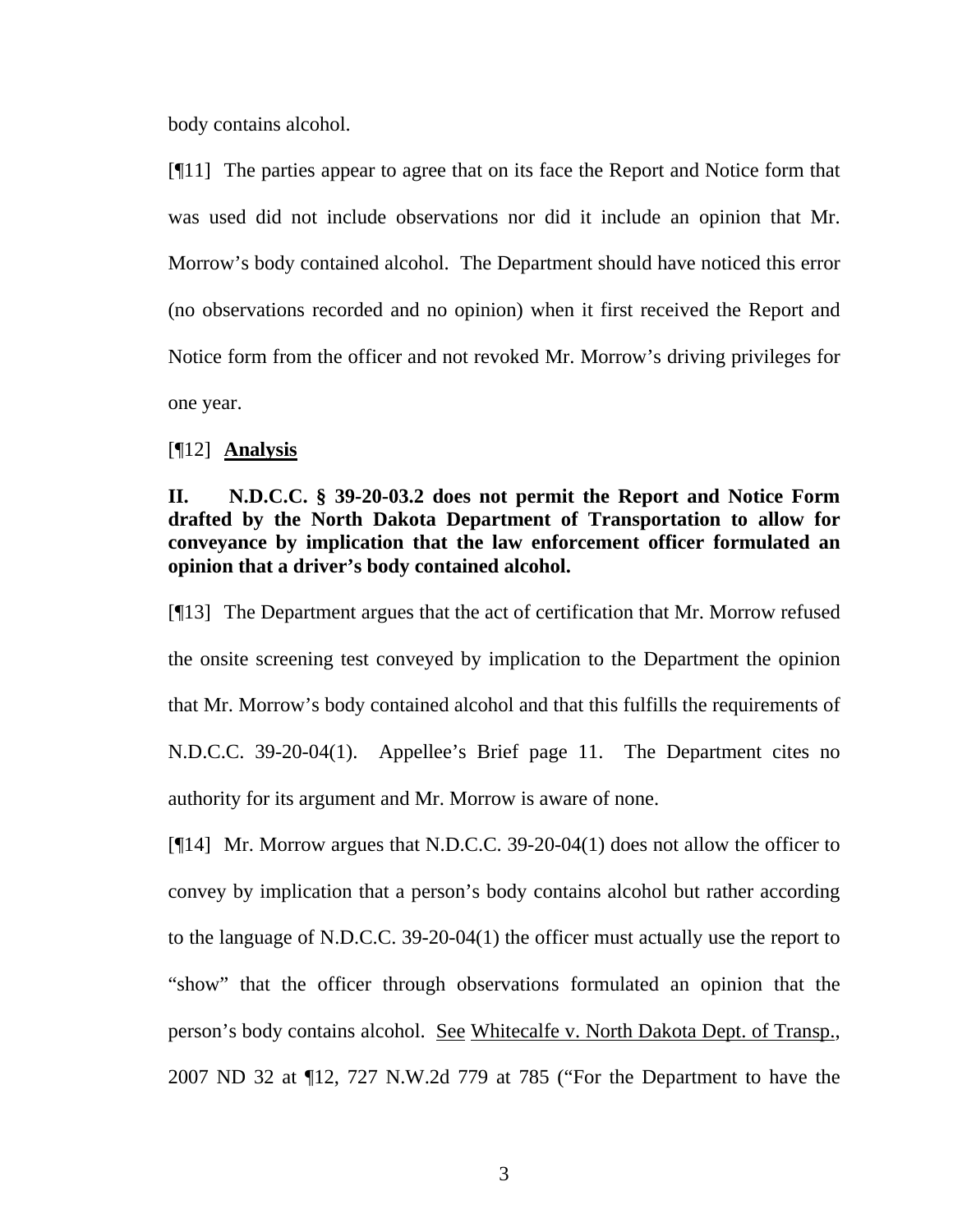authority to revoke the individual's driving privileges the plain language of N.D.C.C. § 39-20-04 requires that information be included in the report sent to the Department.").

#### [¶15] **Analysis**

### **III. Mr. Morrow is not limited to a remedy to request that the North Dakota Department of Transportation amend its Report and Notice form.**

[¶16] The Department's argument that Mr. Morrow's remedy is somehow limited because the Department's Report and Notice form is deficient is without merit. As previously argued if the Report and Notice form lacks the information required by law for the Department to have jurisdiction to suspend driving privileges the Department has no authority to suspend driving privileges. See Id.

#### [¶17] **CONCLUSION**

[¶18] The Department's arguments are without merit. Irrespective of any technical deficiency in the Report and Notice form the actual form presented to the Department in Mr. Morrow's case lacked the specific information required by statute.

[¶19] The Report and Notice form submitted to the Department did not indicate that the law enforcement officer had an opinion that Mr. Morrow's body contained alcohol nor did it indicate the observations of the law enforcement officer. Therefore the Department acted without substantial justification when it revoked Mr. Morrow's North Dakota driving privileges for one year. Pursuant to N.D.C.C. § 28-32-50, because the Department of Transportation acted without substantial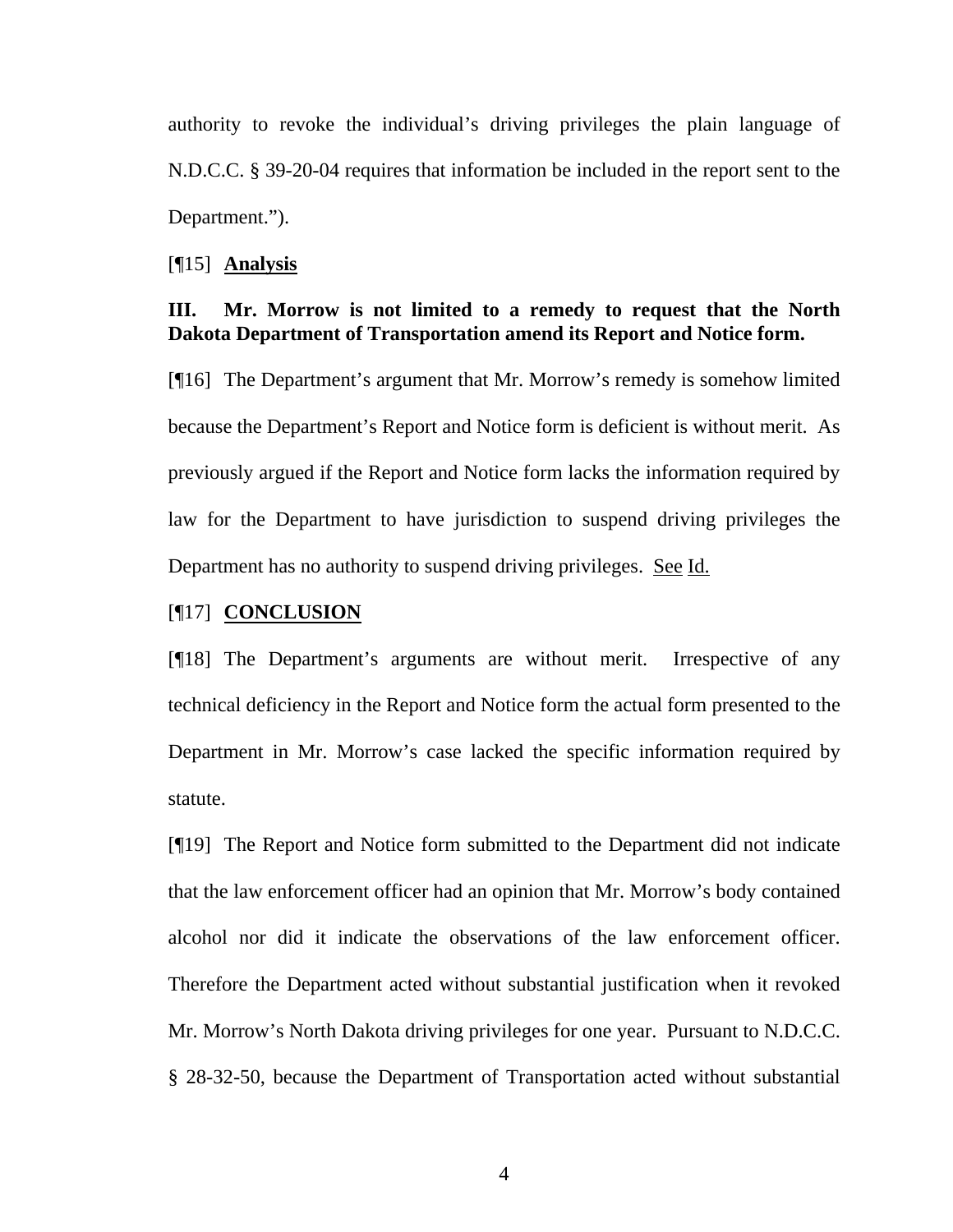justification in revoking Mr. Morrow's North Dakota driving privileges, the court must award the party not an administrative agency reasonable attorney's fees and costs if the court finds in favor of that party. Mr. Morrow respectfully requests that he be awarded his reasonable attorney's fees and costs.

Dated: November 5, 2012 /s/ Thomas F. Murtha IV Thomas F. Murtha IV(ID #06984) 135 Sims, Suite 217 PO Box 1111 Dickinson, ND 58602-1111 Telephone: (701) 227-0146 Attorney for Appellant